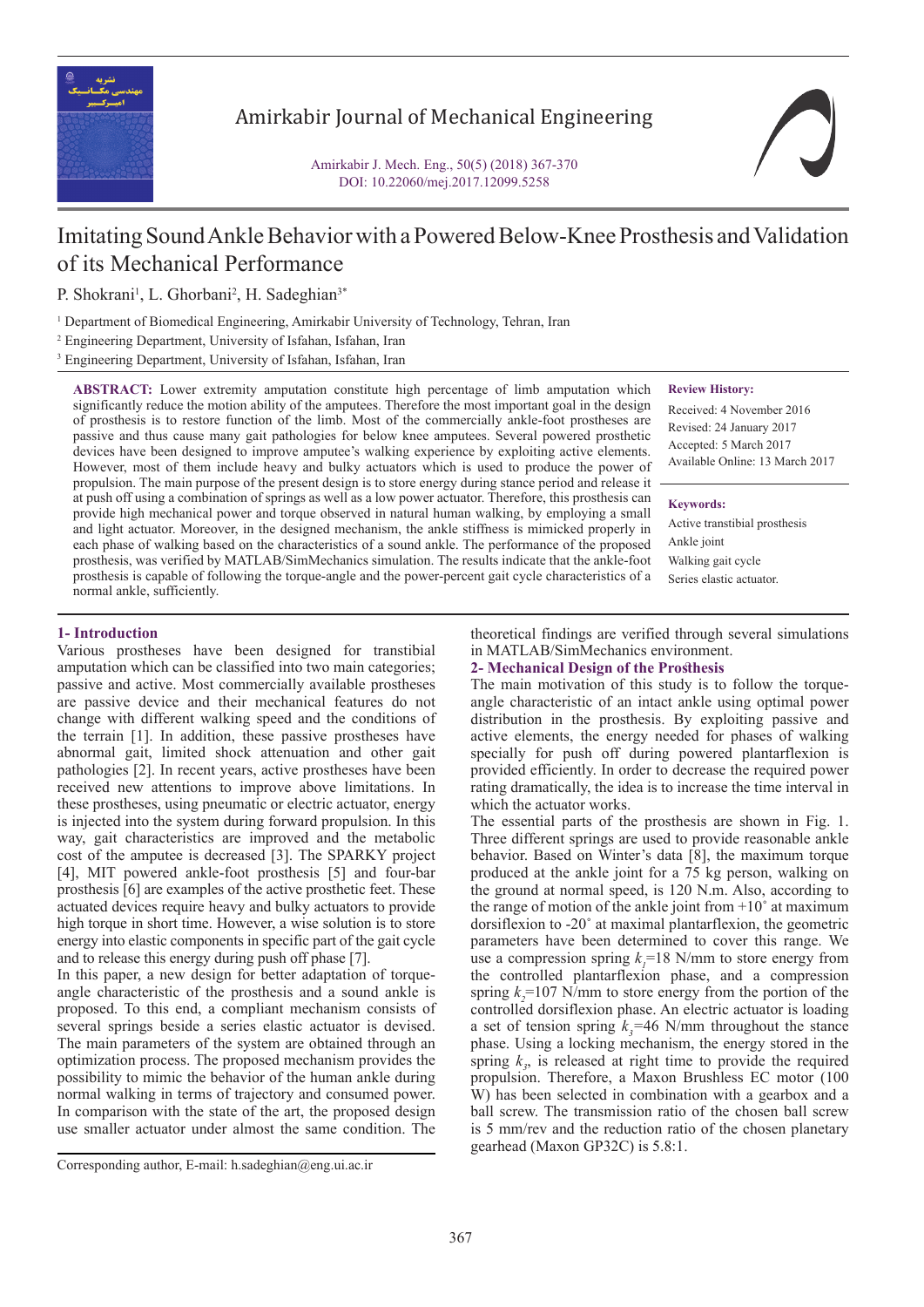

**Fig. 1: Schematics of the proposed prosthesis**

## **3- Working Principle of the Prosthesis**

Human walking is a cyclic pattern of movements. Fig. 2 illustrates one complete gait cycle of the prosthesis. Based on this figure and working principle of the device, the torque that is generated during each phase, has been calculated.



#### **Fig. 2: Working principle of the proposed prosthesis during a complete gait cycle**. **The greyed parts denote interlocked bodies.**

## **4- Validation**

After initial mechanical design, we examined the performance of the prosthesis during different gait phases using theoretical calculations and MATLAB simulation. Eventually, a model of this design was simulated in SimMechanics and its outputs were analyzed.

## **5- Results**

In Fig. 3, the torque-angle characteristic of the prosthesis in SimMechanics environment is compared to an intact ankle performance obtained by Winter [8].

It is noteworthy to mention that the prosthesis covers a moving range from +9.6**˚** at maximum dorsiflexion to -18.6**˚** at maximal plantarflexion. Moreover, it provides an ankle peak torque of 132 N.m at heel off, and produce adequate propulsive power at the ankle joint during flat walking. In Fig. 4, the power of the prosthesis is compared to the power consumption of an intact ankle during one stride. It can be seen that the average power generation of the prosthesis suitably matches with the expected power in sound ankle.

## **6- Conclusions**

In this study, a new design of an active transtibial prosthesis was presented that follows the human ankle characteristics. To



**Fig. 3. Torque-angle diagram of the proposed prosthesis in comparison with the natural ankle data in [8].**



**Fig. 4. Ankle power during one stride for the proposed prosthesis in comparison with the natural ankle data in [8].**

evaluate the performance of the prosthesis, two analyses were performed. The results indicate that the prosthesis mimics the sound ankle behaviors in terms of stiffness and power in one typical gait cycle. The proposed prosthesis provides natural behavior in comparison with the conventional passive prostheses. It also uses the energy in an optimized way to make the system compact and efficient.

### **References**

- [1] Au, S. K., Weber, J., and Herr, H., 2007. "Biomechanical design of a powered ankle-foot prosthesis". In Rehabilitation Robotics, IEEE 10<sup>th</sup> International Conference on, Noordwijk, The Netherlands, June, pp. 298-303.
- [2] Hill, D., and Herr, H., 2013. "Effects of a powered anklefoot prosthesis on kinetic loading of the contralateral limb: A case series". In Rehabilitation Robotics, IEEE International Conference on, Massachusetts, USA, June, pp. 1-6.
- [3] Au, S. K., Dilworth, P., and Herr, H., 2006. "An anklefoot emulation system for the study of human walking biomechanics". In Robotics and Automation, IEEE